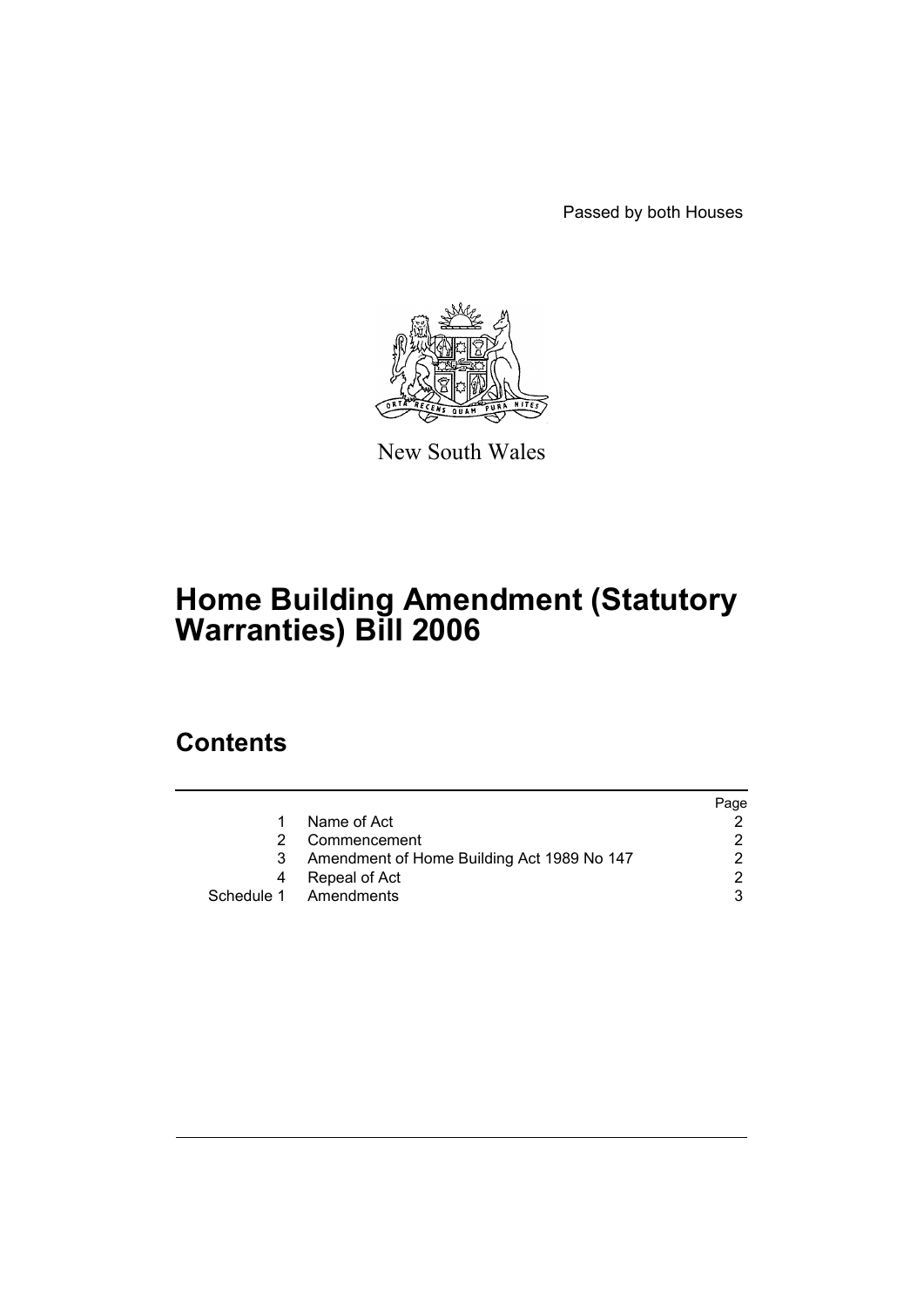*I certify that this PUBLIC BILL, which originated in the LEGISLATIVE ASSEMBLY, has finally passed the LEGISLATIVE COUNCIL and the LEGISLATIVE ASSEMBLY of NEW SOUTH WALES.*

> *Clerk of the Legislative Assembly. Legislative Assembly, Sydney, , 2006*



New South Wales

## **Home Building Amendment (Statutory Warranties) Bill 2006**

Act No , 2006

An Act to amend the *Home Building Act 1989* with respect to proceedings to enforce statutory warranties with respect to residential building work; and for other purposes.

*I have examined this Bill, and find it to correspond in all respects with the Bill as finally passed by both Houses.*

*Chairman of Committees of the Legislative Assembly.*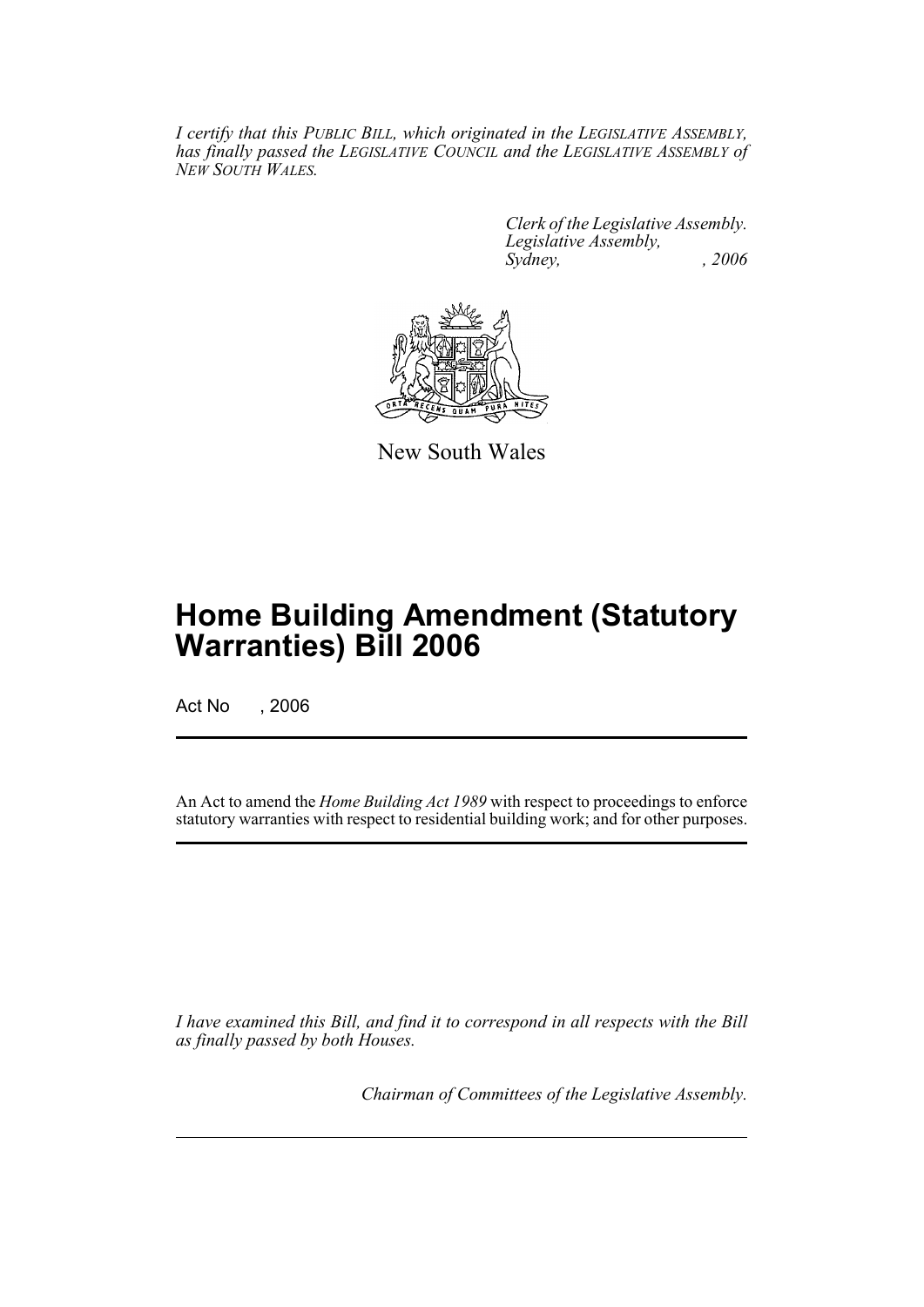### **The Legislature of New South Wales enacts:**

### **1 Name of Act**

This Act is the *Home Building Amendment (Statutory Warranties) Act 2006*.

### **2 Commencement**

This Act commences on the date of assent to this Act.

### **3 Amendment of Home Building Act 1989 No 147**

The *Home Building Act 1989* is amended as set out in Schedule 1.

### **4 Repeal of Act**

- (1) This Act is repealed on the day following the day on which this Act commences.
- (2) The repeal of this Act does not, because of the operation of section 30 of the *Interpretation Act 1987*, affect any amendment made by this Act.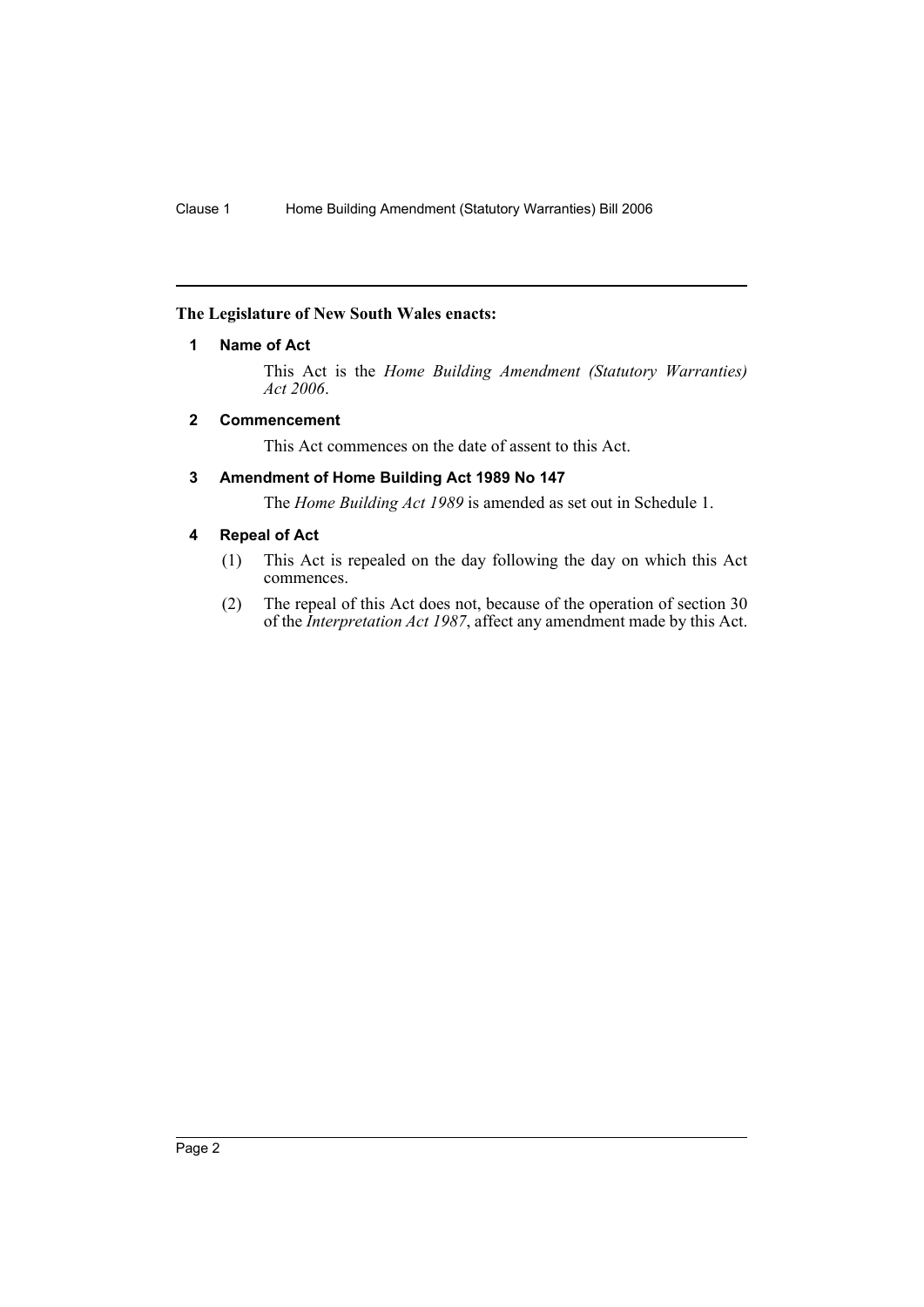Home Building Amendment (Statutory Warranties) Bill 2006

Amendments **Amendments** Schedule 1

### **Schedule 1 Amendments**

(Section 3)

### **[1] Section 18D Extension of statutory warranties**

Omit ", except for work and materials in respect of which the person's predecessor has enforced the warranty".

### **[2] Section 18D (2)**

Insert at the end of section 18D:

(2) Subsection (1) does not give a successor in title any right to enforce a statutory warranty in proceedings in relation to a deficiency in work or materials if the warranty has already been enforced in relation to that particular deficiency by the person's predecessor in title.

### **[3] Section 18E Proceedings for breach of warranties**

Insert at the end of the section:

- (2) The fact that a person entitled to the benefit of a statutory warranty specified in paragraph  $(a)$ ,  $(b)$ ,  $(c)$ ,  $(e)$  or  $(f)$  of section 18B has enforced the warranty in proceedings in relation to a particular deficiency in the work does not prevent the person from enforcing the same warranty in subsequent proceedings for a deficiency of a different kind in the work if:
	- (a) the deficiency the subject of the subsequent proceedings was in existence when the work to which the warranty relates was completed, and
	- (b) the person did not know, and could not reasonably be expected to have known, of the existence of the deficiency at the conclusion of the earlier proceedings, and
	- (c) the subsequent proceedings are brought within the period referred to in subsection  $(1)$ .

### **[4] Schedule 4 Savings and transitional provisions**

Insert at the end of clause 2 (1):

*Home Building Amendment (Statutory Warranties) Act 2006*